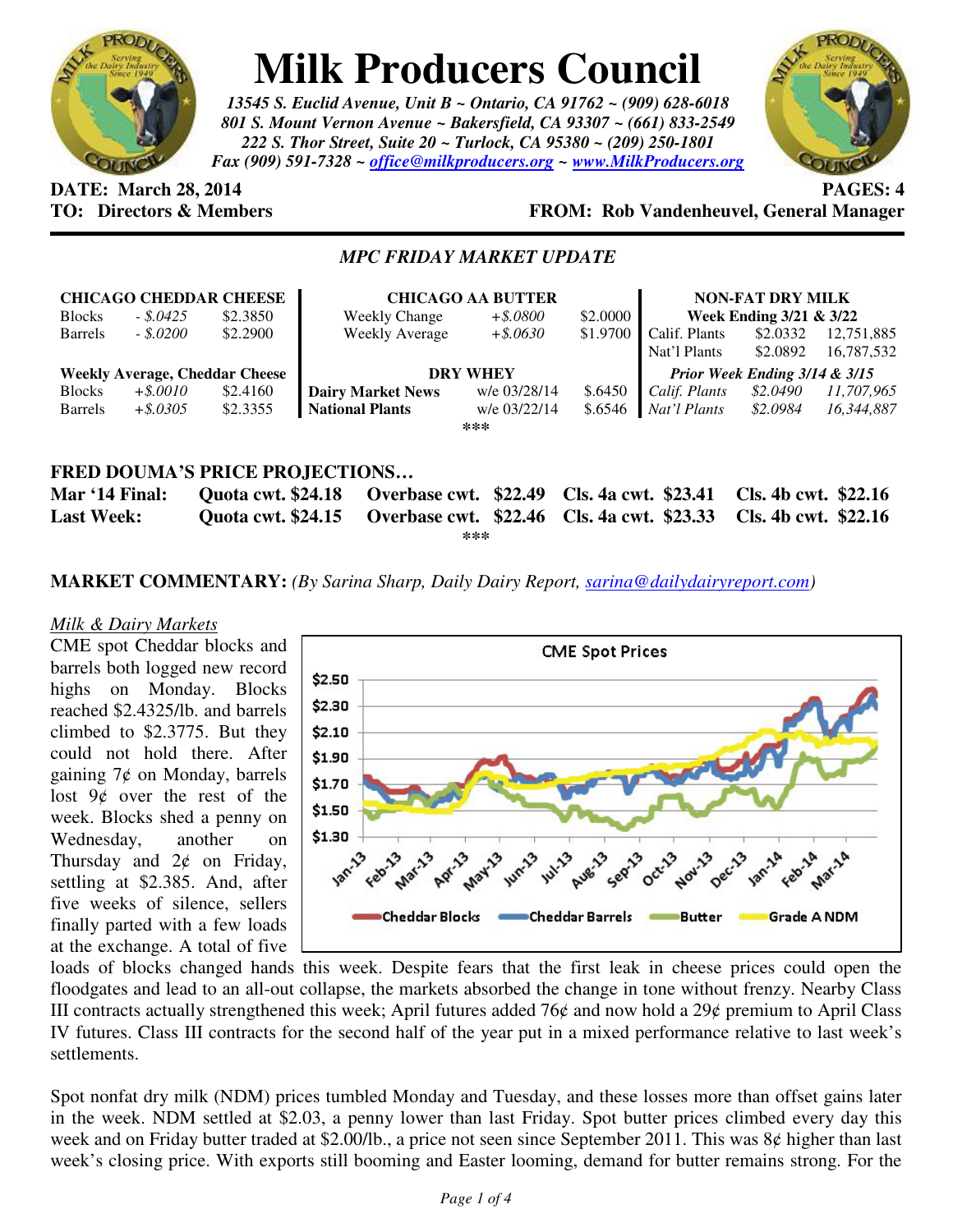most part, Class IV futures ended this week a little higher than the last.

While U.S. dairy product prices are holding at very high levels, dairy markets abroad are falling. Milk powder prices have been particularly weak. Skim milk powder (SMP) prices have fallen 3.5% in Oceania and 1.7% in Western Europe over the past two weeks, according to *Dairy Market News*. The whole milk powder (WMP) market is even weaker. WMP prices dropped 4% in Oceania and 2.2% in Europe over the same period. The U.S. will face stiffer competition for exports in the months to come.



China continues to import huge volumes

of milk powder. While February imports fell short of the astounding volumes China purchased in January, they were robust by any other measure. Combined WMP/SMP imports totaled 122,779 metric tons (MT) or 270.7



million lbs. This is 23% lower than in January but more than twice as large as February 2013. In fact, despite the fact that February is a shorter month, this is the second largest import total on record. The data suggests that China has not slowed its milk powder purchases, even as prices rose. But last month's shipments were probably negotiated months ago, at lower prices. Both China and Mexico have reportedly let off the gas now that U.S. milk powder prices have held above \$2.00.

The California Weighted Average Price (CWAP) for NDM dropped for the third time in four weeks. Last week it

averaged \$2.0332/lb. Sales increased to 12.75 million lbs., the first time that sales have topped 12 million lbs. in nine months. The uptick in sales may indicate a shift in buyer preferences from SMP back to NDM rather than an increase in the global appetite for milk powder. *Dairy Market News* reports that most buyers expect prices to continue to fall and are only securing enough milk powder to satisfy immediate needs.

Weekly dairy cow slaughter totaled 60,825 head. This is a very large slaughter figure given the excellent margins available today. However, it was 6.9% lower than the same week a year ago. So far this year, dairy cow slaughter is 8.5% lower than in the first three months of 2013.

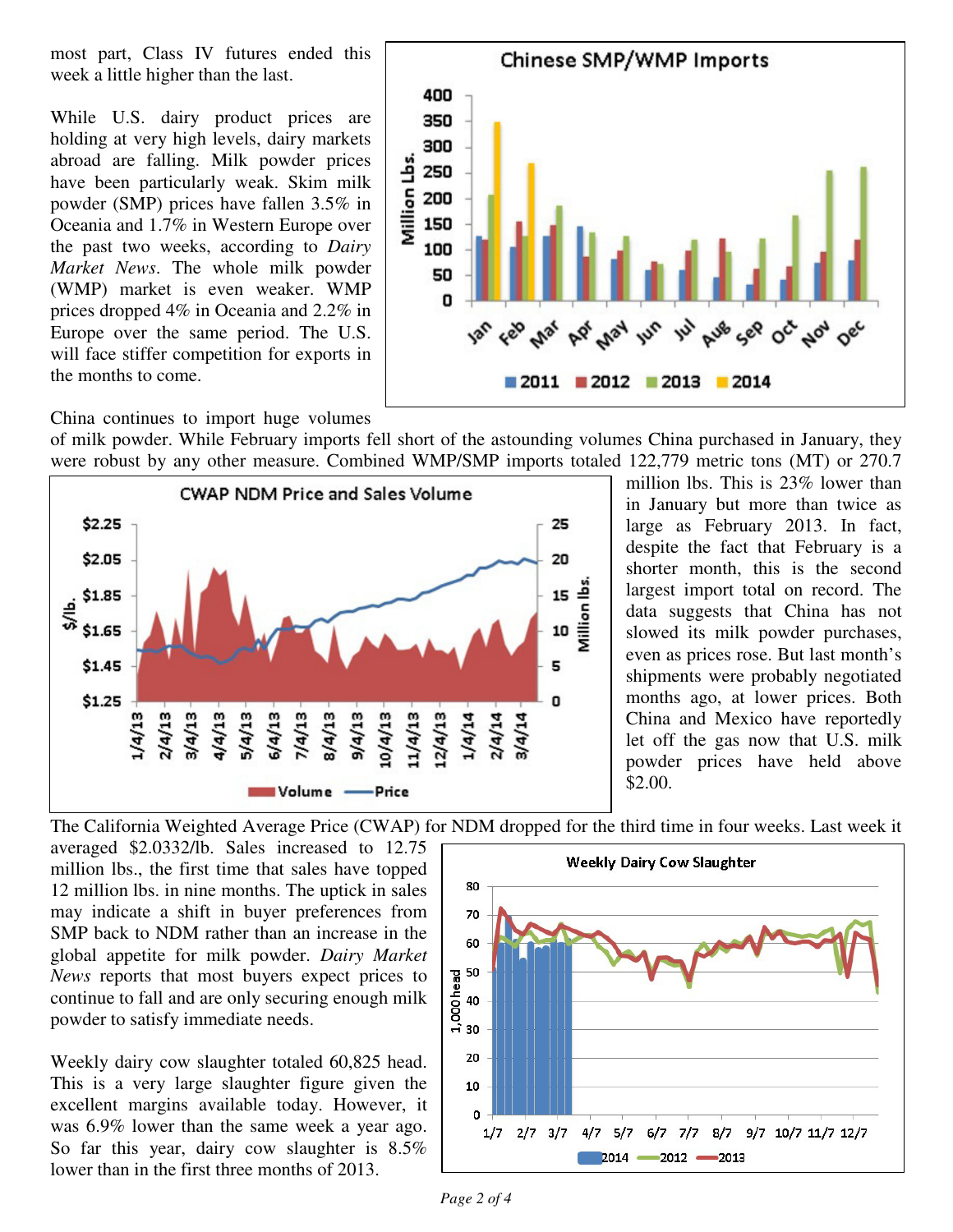#### *Grain Markets*

Grain prices climbed this week. Nearby corn futures added  $13¢$  and closed at \$4.92 per bushel. The market anxiously awaits the quarterly Grain Stocks and Prospective Plantings reports, which will be released on Monday. Over the past few years the Grain Stocks report has been particularly difficult to predict, and the market could swing dramatically in either direction on Monday. Corn exports remain large and ethanol margins are very strong. Dry weather has hampered the wheat crop in the Plains, and so corn prices followed wheat higher this week.

Nearby soybean futures added nearly 30¢ this week. May futures reached new contract highs on Wednesday. November soybean futures also climbed, further incentivizing farmers to plant more soybeans and less corn this year. Those new crop supplies cannot come soon enough. Soybean stocks remain tight and soybean crushing margins are excellent, so crushers are not slowing their processing schedules despite the looming soybean shortage.

DTN reports that China has rerouted 20 cargoes of soybeans to the U.S. Soybean crushing margins have tumbled in China, as buyers booked more soybeans and soybean meal than they needed. So there are ships carrying soybeans from Brazil to the U.S., even as the last few ships bring U.S. soybeans to China. These imports will certainly help, but more are required to bring U.S. soybean supplies in line with flourishing demand.

**\*\*\*** 

**THE NEW "MARGIN PROTECTION PROGRAM," PART ONE – AN INTRO:** *(By Rob Vandenheuvel)* The ink is now dry on the new five-year Farm Bill; it's the law of the land. However, as we've written in previous issues of this newsletter, there are many details that still need to be ironed out in the "rule-making" process at the U.S. Department of Agriculture (USDA). Major issues remain that were left somewhat vague in the bill language, and in the coming months, USDA will be providing clarity on those issues.

But that doesn't mean we have to sit on our hands. There were many details in the bill that *were* spelled out, and there's no reason we shouldn't be delving into those details immediately. First, we need to determine what we know from the bill language, and what still needs to be clarified by USDA. Here are some of the things we know for certain from the bill:

- The Milk Income Loss Contract (MILC), Dairy Price Support and Dairy Export Incentive Programs are either repealed or will soon be repealed (MILC is temporarily extended until the Margin Protection Program is in place).
- The replacement program the Margin Protection Program provides direct payments to participating dairy farmers when the margin between the U.S. All-Milk Price and a National Average Feed Cost (which is clearly defined in the bill language) goes below certain pre-defined levels.
- The amount of milk that a dairy can enroll in the new program is based on the highest annual production for your dairy in 2011, 2012 or 2013. For the life of the five-year Farm Bill, the only increases allowed to your facility's production history are based on the overall national increases in milk production.
- Each dairy facility is treated as a separate entity, just as the MILC program was handled.
- The cost of participating in the program is \$100 per year, plus any premiums due for dairies that "buy up" additional protection. The premiums are also known, as they are locked in for the five-year Farm Bill.
- There are two tiers of premiums: a lower premium on the first 4,000,000 lbs of milk and higher one for all milk above that (however, what qualifies that first 4,000,000 lbs is not yet known...more on that in a future article).